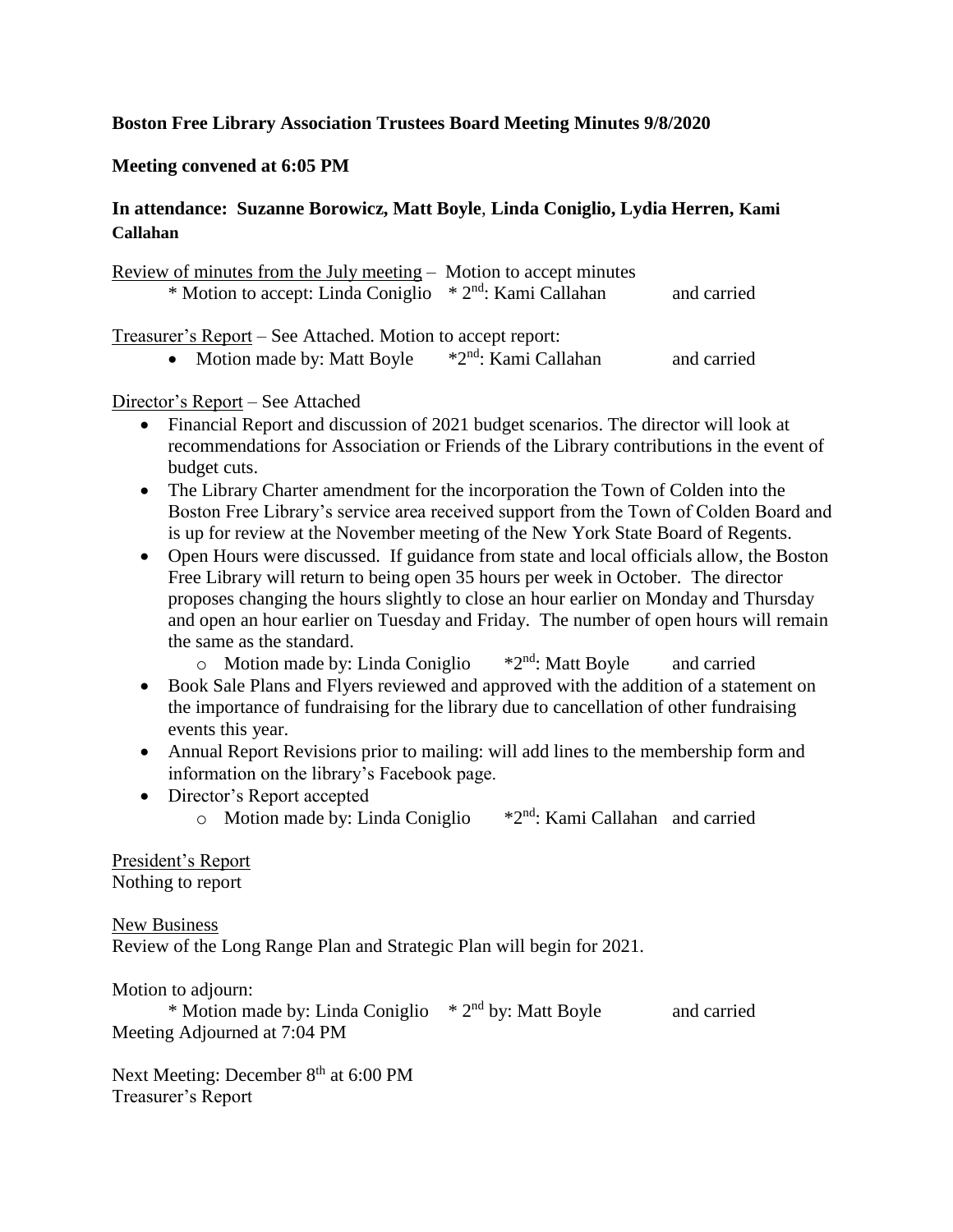# Boston Free Library - November 2019<br>Accociation Account

| Date<br>8/27/2019<br>9/11/2019<br>9/23/2019<br>10/1/2019<br>10/3/2019<br>10/11/2019<br>10/14/2019<br>11/7/2019<br>11/15/2019<br>11/29/2019 | CK#<br>1378<br>1379<br>1380<br>1381<br>1382<br>1383<br>1384 | To:<br>Lydia Herren<br>Deposit<br>Wild Eye Laser Engraving<br>Deposit<br><b>Sherwin Williams</b><br><b>Blue Sky Wellness</b><br><b>Hawk Creek Wildlife</b><br><b>Blue Sky Wellness</b><br><b>Hawk Creek Wildlife</b><br>Deposit | Purpose:<br><b>Program Supplies</b><br>Program Reimbursement<br><b>Lifetime Member Plaques</b><br>Membership<br>Paint<br>Program - Child Yoga<br>Program<br>Program - Yoga<br>Program<br>Program Reimbursement | <b>Deposits</b><br>525.00<br>25.00<br>250.00 | Withdrawals<br>513.05<br>25.00<br>53.54<br>75.00<br>50.00<br>75.00<br>200.00 | <b>Balance</b><br>11,696.73 \$<br>12,221.73 \$<br>12,196.73 \$<br>12,221.73 \$<br>12,168.19 \$<br>12,093.19 \$<br>12.043.19 \$<br>11,968.19 \$<br>11,768.19 \$<br>12,018.19 \$ | Amount<br>(513.05)<br>525.00<br>(25.00)<br>25.00<br>(53.54)<br>(75.00)<br>(50.00)<br>(75.00)<br>(200.00)<br>250.00 |
|--------------------------------------------------------------------------------------------------------------------------------------------|-------------------------------------------------------------|---------------------------------------------------------------------------------------------------------------------------------------------------------------------------------------------------------------------------------|----------------------------------------------------------------------------------------------------------------------------------------------------------------------------------------------------------------|----------------------------------------------|------------------------------------------------------------------------------|--------------------------------------------------------------------------------------------------------------------------------------------------------------------------------|--------------------------------------------------------------------------------------------------------------------|
| 11/29/2019                                                                                                                                 |                                                             | Deposit                                                                                                                                                                                                                         | Donation                                                                                                                                                                                                       | 500.00                                       |                                                                              | 12,518.19 \$<br>12.518.19<br>12,518.19                                                                                                                                         | 500.00<br>\$12,518.19                                                                                              |
|                                                                                                                                            |                                                             |                                                                                                                                                                                                                                 |                                                                                                                                                                                                                |                                              |                                                                              |                                                                                                                                                                                |                                                                                                                    |
| 12/31/2018                                                                                                                                 |                                                             | <b>Savings Account</b><br>Interest                                                                                                                                                                                              |                                                                                                                                                                                                                | 0.66                                         |                                                                              | 16,584.99                                                                                                                                                                      |                                                                                                                    |
| 1/31/2019                                                                                                                                  |                                                             | Interest                                                                                                                                                                                                                        |                                                                                                                                                                                                                | 0.70                                         |                                                                              | 16,585.69                                                                                                                                                                      |                                                                                                                    |
| 2/28/2019                                                                                                                                  |                                                             | Interest                                                                                                                                                                                                                        |                                                                                                                                                                                                                | 0.64                                         |                                                                              | 16.586.33                                                                                                                                                                      |                                                                                                                    |
| 3/2/2019                                                                                                                                   |                                                             | Deposit                                                                                                                                                                                                                         | <b>Memorial Pearl Emerling</b>                                                                                                                                                                                 | 100.00                                       |                                                                              | 16,686.33                                                                                                                                                                      |                                                                                                                    |
| 3/29/2019                                                                                                                                  |                                                             | Interest                                                                                                                                                                                                                        |                                                                                                                                                                                                                | 0.71                                         |                                                                              | 16,687.04                                                                                                                                                                      |                                                                                                                    |
| 4/30/2019                                                                                                                                  |                                                             | Interest                                                                                                                                                                                                                        |                                                                                                                                                                                                                | 0.69                                         |                                                                              | 16,687.73                                                                                                                                                                      |                                                                                                                    |
| 5/31/2019                                                                                                                                  |                                                             | Interest                                                                                                                                                                                                                        |                                                                                                                                                                                                                | 0.71                                         |                                                                              | 16,688.44                                                                                                                                                                      |                                                                                                                    |
| 6/12/2019                                                                                                                                  |                                                             | Deposit                                                                                                                                                                                                                         | <b>Moved Money From Checking</b>                                                                                                                                                                               | 5,000.00                                     |                                                                              | 21.688.44                                                                                                                                                                      |                                                                                                                    |
| 6/28/2019                                                                                                                                  |                                                             | Interest                                                                                                                                                                                                                        |                                                                                                                                                                                                                | 0.82                                         |                                                                              | 21,689.26                                                                                                                                                                      |                                                                                                                    |
| 7/31/2019                                                                                                                                  |                                                             | Interest                                                                                                                                                                                                                        |                                                                                                                                                                                                                | 0.92                                         |                                                                              | 21,690.18                                                                                                                                                                      |                                                                                                                    |
| 8/30/2019                                                                                                                                  |                                                             | Interest                                                                                                                                                                                                                        |                                                                                                                                                                                                                | 0.92                                         |                                                                              | 21,691.10                                                                                                                                                                      |                                                                                                                    |
| 9/30/2019                                                                                                                                  |                                                             | Interest                                                                                                                                                                                                                        |                                                                                                                                                                                                                | 0.89                                         |                                                                              | 21,691.99                                                                                                                                                                      |                                                                                                                    |
| 10/31/2019                                                                                                                                 |                                                             | Interest                                                                                                                                                                                                                        |                                                                                                                                                                                                                | 0.92                                         |                                                                              | 21,692.91<br>21,692.91                                                                                                                                                         |                                                                                                                    |
|                                                                                                                                            |                                                             | CD 89788-031 @ 2.25% - Renewal date 5/28/20                                                                                                                                                                                     |                                                                                                                                                                                                                |                                              |                                                                              | \$13,618.27 \$13,618.27                                                                                                                                                        |                                                                                                                    |
|                                                                                                                                            |                                                             | CD 768355-031 - @ .45% - Renewal date 7/8/19                                                                                                                                                                                    |                                                                                                                                                                                                                |                                              |                                                                              |                                                                                                                                                                                | \$1,816.42 \$ 1,816.42                                                                                             |
|                                                                                                                                            |                                                             | CD# 30041008 @ 2.25% - Renew 3/6/20                                                                                                                                                                                             |                                                                                                                                                                                                                |                                              |                                                                              | \$5,077.99                                                                                                                                                                     | 5077.99                                                                                                            |
|                                                                                                                                            |                                                             |                                                                                                                                                                                                                                 | Page 1                                                                                                                                                                                                         |                                              |                                                                              |                                                                                                                                                                                |                                                                                                                    |

Librarian's Report September 8, 2020

1. Contract Account Balance: \$2,814.94

Checks written since last board meeting

| 2334 | Rucker Lumber – Paint and Concrete Sealer | \$27.78 |
|------|-------------------------------------------|---------|
| 2335 | Michael Nowak – Lawn Mower Gas            | \$12.00 |
| 2336 | <b>Water Authority</b>                    | \$50.28 |
| 2337 | Modern Disposal - Garbage                 | \$60.76 |
| 2338 | Rucker Lumber – Sidewalk Repair Supplies  | \$10.99 |
| 2339 | Sherwin Williams - Paint                  | \$26.56 |
| 2340 | Modern Disposal - Garbage                 | \$62.36 |

Budget Updates:

As of Pay Period 17, the library has a projected ending balance surplus of \$14,579 in our personnel budget. This is due to the closure and the reduction in hours over the past several months. This ending projection will change if we resume regular open hours in October, but the remaining savings from 2020 will help towards budget shortfalls in 2021.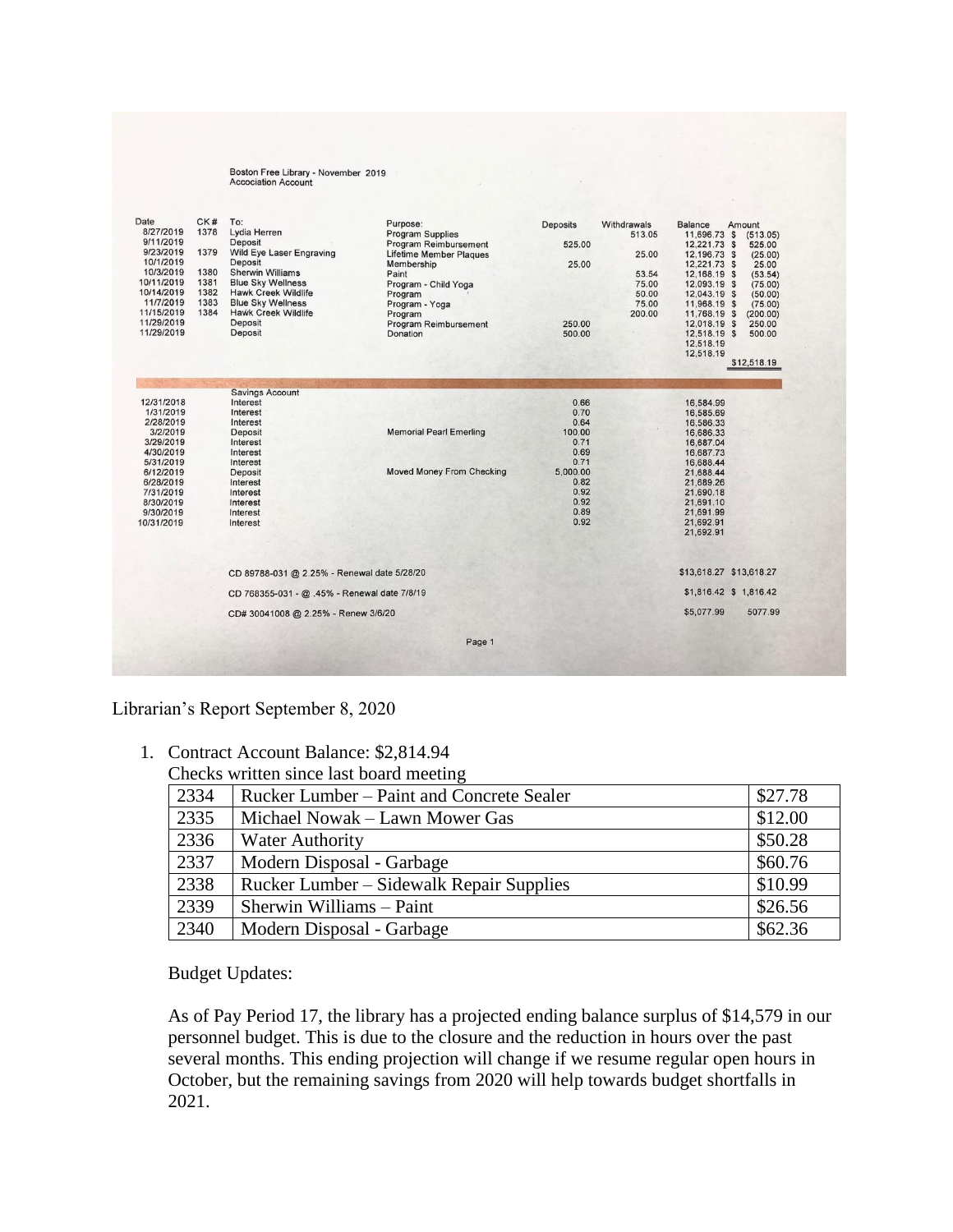The library was asked to submit budget scenarios for 2021 detailing staff cuts of 5%, 10%, and 25%. At the 25% reduction in staff hours, the library would have to receive a waiver from NYS to operate at levels below our minimum state standard for open hours as there is no way to keep the library open 35 hours per week with a cut that substantial. All staff members including the director would most likely have hours reduced at the 10% and 25% reductions.

The 2021 budget will be dependent on federal funding provided to state and local government. If large short-term cuts are made, the Association can consider privately funding staff hours to help reduce the impact on the library's open hours.

### 2. Meetings and Correspondences

Central Meetings have continued on a monthly basis via Zoom. I have attended all managers/directors meetings over the last several months as well as the YSG meeting held a couple of weeks ago.

I attended the Colden Town Board Meeting on July  $9<sup>th</sup>$  and spoke with them about incorporating the Town of Colden in to the Boston Free Library's Charter. They approved of the incorporation. With the town's support, The Charter Amendment was submitted to the New York State Board of Regents along with a \$60 check on August 13th. The amendment is on the agenda for the November meeting of the NYS Board of Regents.

The Contracting Member Library Activity Report for the Boston Free Library was due at the beginning of September. This report is included in the board report for the BECPL board meeting this month. Our section of the report details programs and unique offerings including our online content and our library of things, which has been very popular this summer.

### 3. Library Open Hours

Through September we are still operating at reduced hours to save for 2021. I would like to resume our state minimum standard of 35 hours per week in October if possible (assuming numbers of cases remain stable with the reopening of the schools), but I am proposing some minimal changes to our regular open hours.

Monday 10-7 Tuesday 12-8 Thursday 10-7 Friday 12-5 Saturday 10-2

This schedule takes two evening hours from Monday and Thursday and opens the library an hour earlier on Tuesday and Friday. The  $7:00 \text{ pm} - 8:00 \text{ pm}$  hour is quiet year round, particularly in the fall and winter. With school being at least partially online and more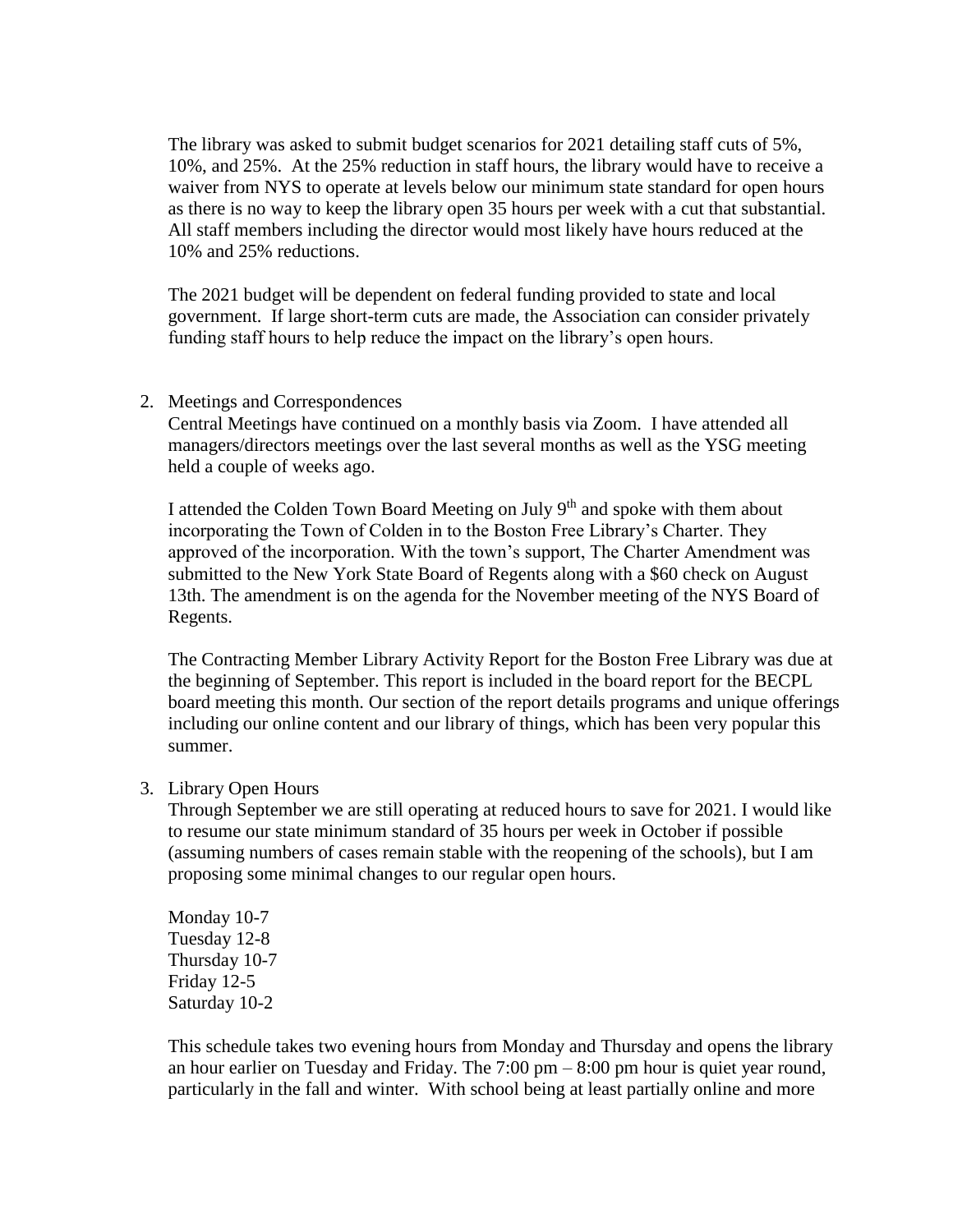parents deciding to homeschool this year, I think the earlier hours will be useful. I am requesting that these would be the hours continuing into 2021, so they would be updated on the Annual Mailing when it goes out later this month.

4. Fall Fundraising

Book Sale October  $5<sup>th</sup>$  – October  $24<sup>th</sup>$ : Call to book an appointment to browse the book sale room. Patrons will be allowed on a drop in basis if there are no booked appointments. The basket raffle would run during the entire time as well with tickets pulled on October 24<sup>th</sup>.

The Flyer would be included with the Annual Mailing. There is also a draft of a letter for local businesses seeking their support for our basket raffle. This can be mailed out later this week if approved. The flyer for the book sale will go out the following week.

## Trades of Hope Holiday Fundraiser

Zenia Munger approached the library with a fundraiser idea involving Trades of Hope, a fair trade jewelry and décor company. We would advertise the sale and she would sell items with all her proceeds going towards the library. November would be a wonderful time to try to catch the holiday shopping crowd. I spoke with our communications department about the fundraiser and was told that as long as we had an MOU stating each party's involvement and responsibilities, the fundraiser would be a great idea.

5. Annual Report/Advertisement

Are there any updates to the Annual Report or book sale flyer before the mailing is sent out?

## 6. Plow Contract Update

I received the updated contract for snow removal from Chevalier. It is listed as the same price as last year. Salting will continue on an as needed basis, but the contract does not list the charge for that. In the past it was \$110.00 per time. The 2021 budget does incorporate additional funds for salting based on previous year's usage. Assuming the charge is the same in 2021, do I have approval to sign the contract for the 2020-2021 season?

- 7. Programming: Online and On-Site
	- a. Online programs including our craft videos and story times will continue. To date the library has posted 24 story time videos with 4,609 views and 20 craft videos with 3,840 views.
	- b. The library hosted a Kids/Teen Book Trivia Club with 14 kids attending meetings on a weekly basis via zoom for a Battle of the Books virtual event. Our final contest consisted of two teams answering questions on 4 books they read over the summer. Our winning team got 59 out of 60 questions correct while our other team made a valiant effort getting 51 out of 60 questions correct. All participants were excited about possibly participating in Battle of the Books next year face-toface.
	- c. Tentative plans for on-site programs dependent on guidance from Central